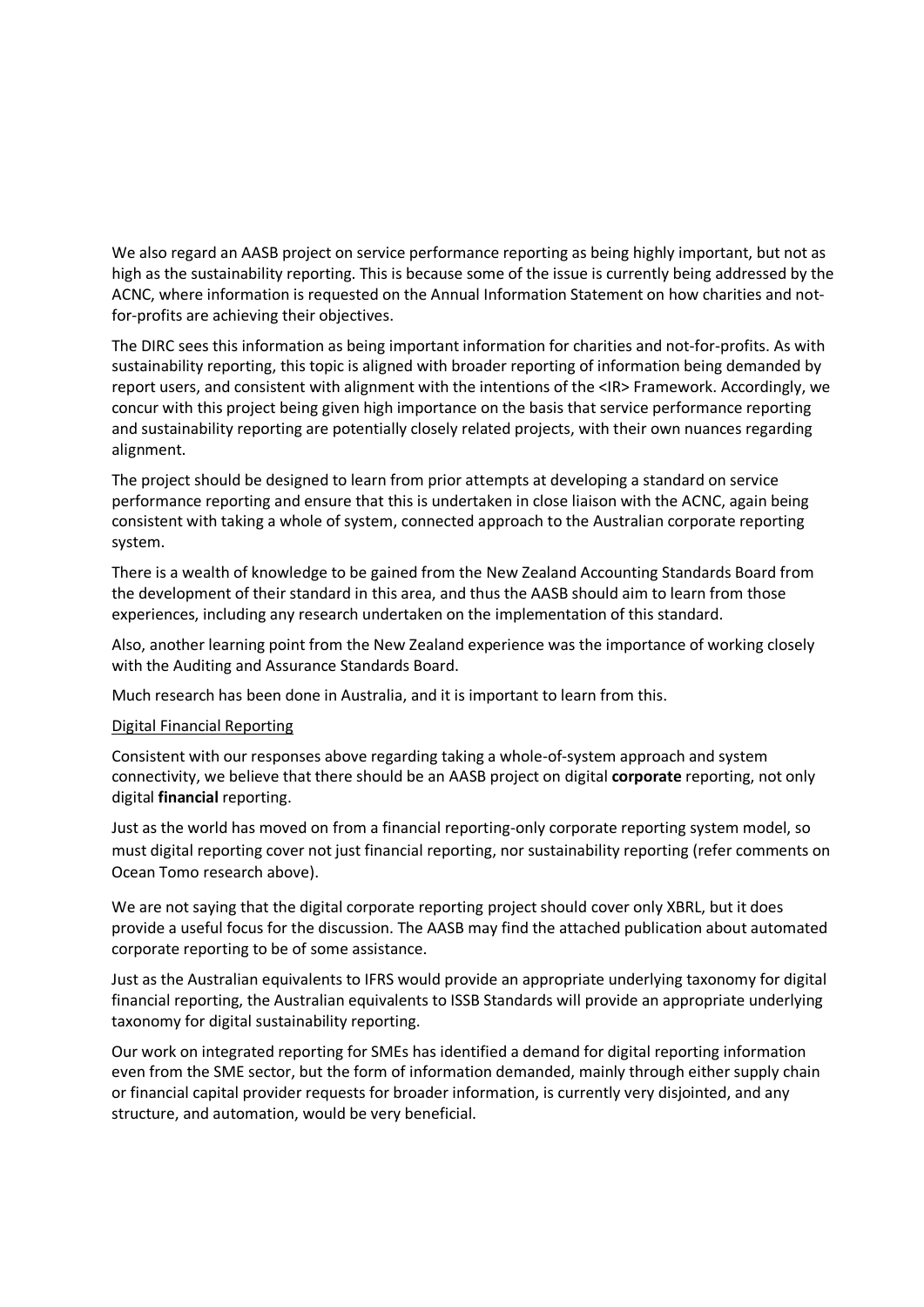As we analyse various corporate reports to assess report quality, we are very constrained by the format of the reporting, and the inability to compare across reports. This depletes our ability to provide a most beneficial evidence base from research in Australia.

## Prioritisation of these three projects

We would assign the following priorities to these projects:

- Sustainability reporting Highest priority
- Digital corporate reporting Medium-High priority
- Service performance reporting in the not-for-profit sector Medium-High priority

Further, if total resourcing available would only be sufficient for sustainability reporting, then it should all be allocated to that project. Hence our rating of this project as highest priority.

Available further resources should be allocated equally between digital corporate reporting and service performance reporting in the not-for-profit sector. Hence our rating of these projects as medium-high priority.

## **2. Do you agree that the AASB should add research projects on sustainability reporting, service performance reporting and digital financial reporting to the work program?**

There is a lot of research available on these projects, and experiences from other standard-setters. This research should first be evaluated for its ability to inform the objectives of the AASB, and identify knowledge gaps. Research projects on sustainability reporting, service performance reporting and digital financial reporting to address these knowledge gaps should be added to the work program.

Should you require further information, we can be contacted at the below e-mail addresses.

Yours faithfully



John Stanhope **Peter Carey** *Chair – Australian Business Reporting Leaders Forum john.v.stanhope@gmail.com p.carey@deakin.edu.au*

 $\mathcal{U} \Lambda$ 

*Executive Director – Deakin University Integrated Reporting Centre*